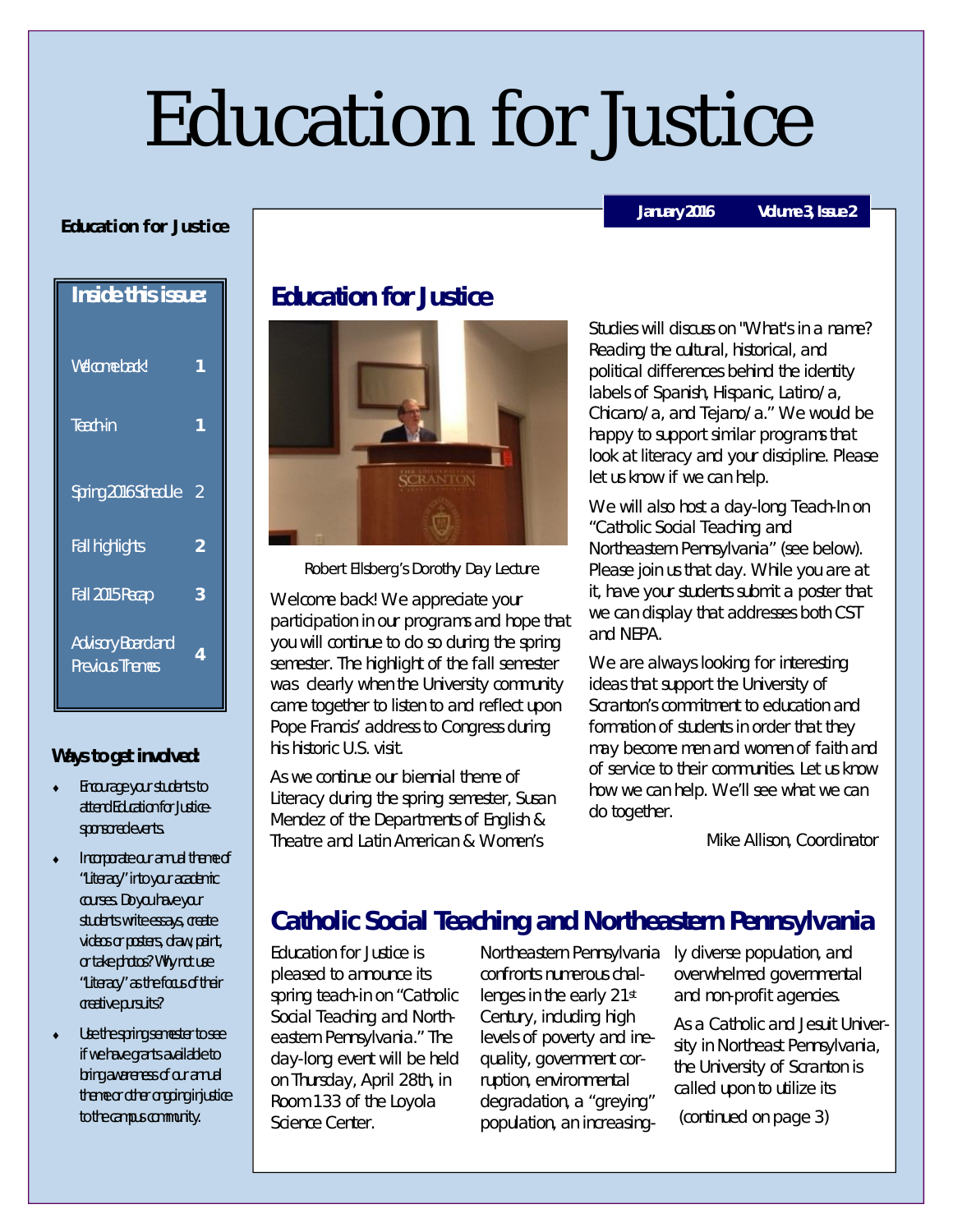# **Spring 2015**

**January 29th**: Co-sponsor of Attention to Suffering & Jesuit Pedagogy workshop provided by filmmaker Julia Haslett, Edward Leahy Hall, 8:30am

**February 15th and 16th:** Cosponsor of Kevin Yonkers-Talz visit to campus. Kevin is the Co-Founder of *Casa de la Solidaridad,* a study abroad program whose mission is "the promotion of justice and solidarity through the creation of a meaningful academic experience where you can integrate rigorous academic study with direct immersion with the poor of El Salvador."

**February 16th and 17th:** Co-sponsor of Dr. Javon Johnson's Poetic Workshop & Spoken Word Performance in honor of Black History Month.

**February 17th:** Susan Mendez of the Department of English and Theatre and Latin American Studies will facilitate a discussion on "What's in a name? Reading the cultural, historical, and political differences behind the identity labels of Spanish, Hispanic, Latino/a, Chicano/a, and Tejano/a", LSC Forum, 4:30pm-5:30pm.

**April 28th:** Day-long Teach-In on Catholic Social Teaching and Northeastern Pennsylvania, LSC 133, 8:30am—5:15pm.



**Pope Watch September 2015**

### **State of Scranton Series**

In collaboration with Campus Ministries' Center for Service and Social Justice and the Office of Government and Community Relations, we sponsored two State of Scranton Series seminars during the fall semester.

Catholic Social Services' Msgr. Joseph Kelly provided an overview of an underappreciated challenge here in

NEPA with his talk on "One in Three Homeless in Scranton are Veterans: Root Causes, Solutions, & Ways to Help" in September.

We hosted a November luncheon to educate our community about various Scranton revitalization activities, including the Iron Furnaces and Lackawanna mg the from runlaces and Edena wanna Msgr. Joseph Kelly<br>Heritage Valley Trail System.



#### **Remembering the Martyred Churchwomen**

Thirty-five years ago, four U.S. Churchwomen were savagely brutalized and murdered in El Salvador. Maryknoll Sisters Maura Clarke and Ita Ford, Ursuline Sister Dorothy Kazel, and lay missionary Jean Donovan lost their lives because their work among the Salvadoran poor threatened the status quo.

Maryknoll Sister Patricia Murray, who served with the women in Central America, reflected on the lives of her friends and sisters, as well as the years she spent ministering to the poor in El Salvador and Nicaragua.

The December lecture was co-sponsored by The Jesuit Center, International Programs & Services, and Campus Ministries.

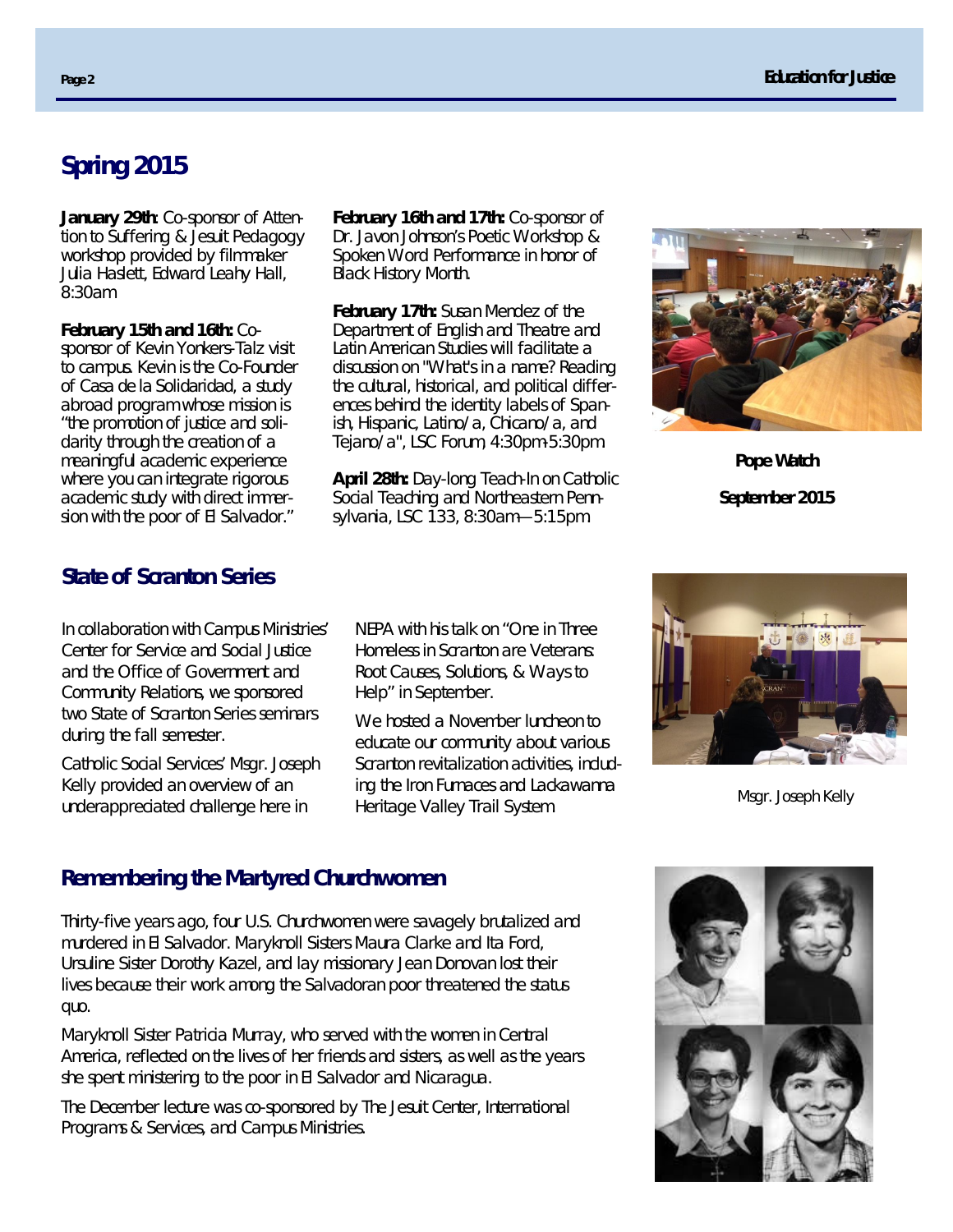## **Fall 2015 Recap**

The fall semester kicked off in unforgettable fashion when we hosted a Pope Watch Party on September 24th in the Loyola Science Center. Over 100 faculty, staff, and students joined with Jesuit universities and colleges across the country to listen to Pope Francis' historic address to a joint session of Congress. During the address, we were moved by Pope Francis' call for dialogue, compassion and shared social responsibility.

Education for Justice joined with partners from Marywood University, the University of Scranton, and the local community to recognize the heroic work of Dorothy Day. Ms. Day, who has been given the title "Servant of God" as the first step in the process towards being declared a saint in the Catholic Church, was called many things during her life: an activist, a journalist, a radical, a bohemian, a mother, a convert, a mystic, a prophet, a faithful daughter of the Church. After her death on November 29, 1980, historian David O'Brien famously called her "the most important, interesting, and influential figure in the history of American Catholicism" [See: http://dorothydayguild.org]. We hosted two films and two lectures about Ms. Day, including presentations given by Robert Ellsberg, former editor of The Catholic Worker, and Martha Hennessey, her granddaughter.

Education for Justice advisory board members pitched in this semester. Lori Moran helped organize a Poverty Simulation on November 6th. Justine Johnson hosted a screening of the film Girl Rising on November 17th. Finally, Mike Allison facilitated a discussion on "IDPs, Asylees, Refugees, Migrants: What's the Difference?" on November 18th.

As the world watched in horror at the unfolding conflict in Syria, we joined with numerous University co-sponsors to support educational programming and advocacy efforts across campus. Check out the Advocacy Corner where the Office of Community and Government Relations, The Office of Campus Ministries, and Education for Justice have been providing opportunities for our campus to take action.

We also hosted events on the State of Scranton (see page 2) and four churchwomen martyred in El Salvador in 1980 (see page 2).

## **"Catholic Social Teaching and Northeastern Pennsylvania" (cont'd from page 1)**

institutional resources to promote research and analysis on our immediate community, to educate our students, staff, and faculty and the NEPA community on critical issues confronting the region and to be educated ourselves, and to propose and advocate for solutions to these challenges.

A tentative schedule of our teach-in participants follows. Please contact us if you'd like to get involved in this year's event or next year's on "Literacy."

*"Every Jesuit academy of higher learning is called to live in a social reality…and to live for the social reality, to shed university intelligence upon it and to use university influence to transform it" — Peter Hans-Kolvenbach, S.J. (2000)*

Session 1 - 8:30 – 9:45 AM Kim Pavlick (Communication Department)

Session 2 - *10:00 – 11:15 AM* Ileana F. Szymanski (Philosophy Department)

Session 3 - 11:30—12:45 PM TBA

Session 4 - *1:00 – 2:15 PM* Meghan Rich (Department of Sociology / Criminal Justice)

Session 5 - *2:30 – 3:45 PM* David Black (Philosophy Department)

Session 6 - *4:00 – 5:15 PM* Oliver Morgan (Counseling and Human Services)